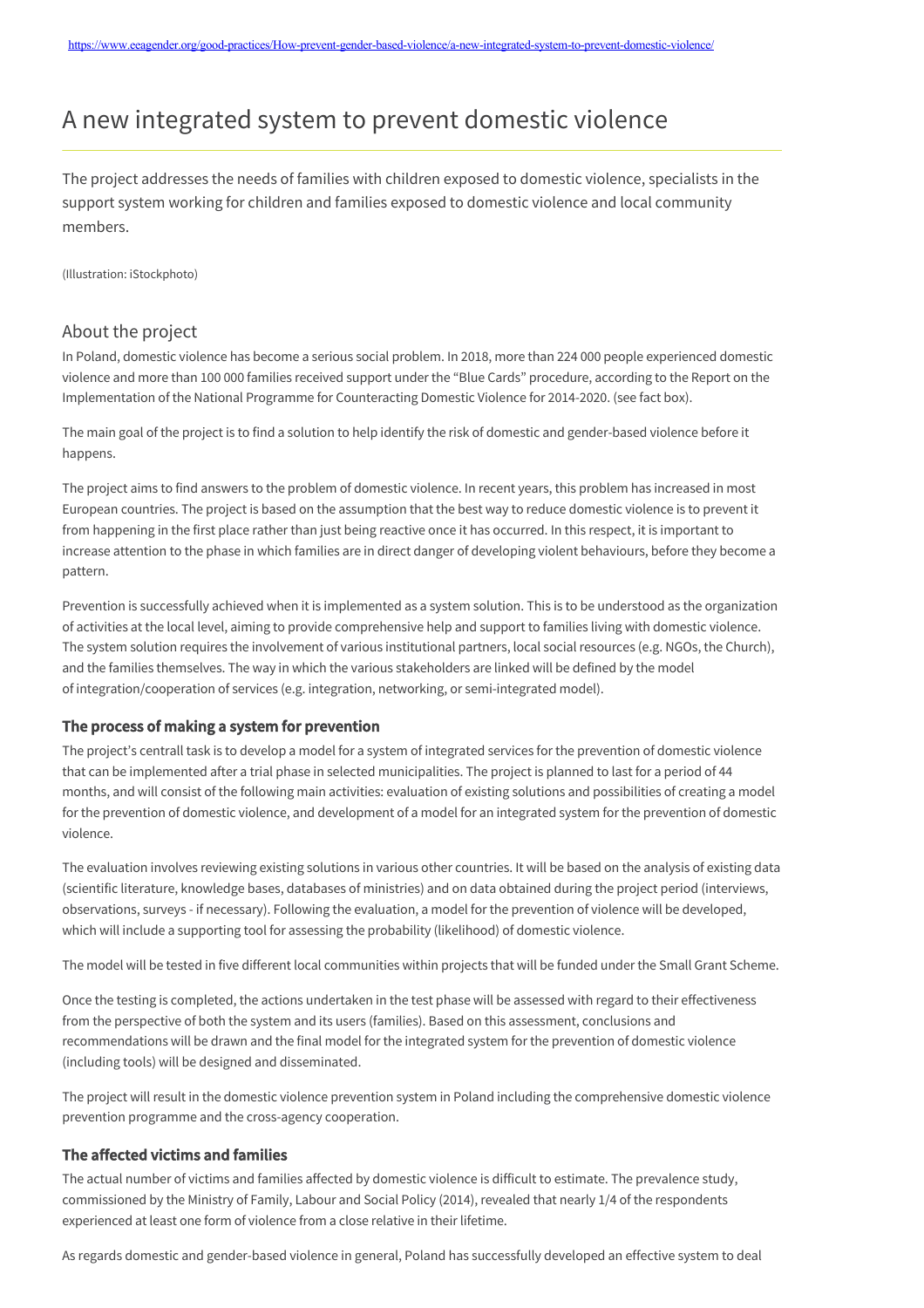with complaints of domestic violence based on the Act on Counteracting Domestic Violence (2005; amended in 2010 and in 2020) and the Regulation of the Council of Ministers of 12 September 2011 on the "Blue Cards" procedure.

Read: [New laws to protect victims of domestic violence in Poland](https://www.eeagender.org/the-synergy-network/news/nyhetsside/)

#### Preventing violence at an early stage

There is a need to coordinate the available services to prevent domestic and gender-based violence and to support families with a system that can identify the risk of domestic violence. The idea of preventing domestic violence at a very early stage is a new concept in the field of combating domestic violence in Poland.

One challenge that needs to be dealt with is a lack of coordination and common approach to prevention. Local initiatives are not sustainable, and good practices are not disseminated across the country. Coordination and information flow between the involved institutions (police, social services, healthcare system) is also a problem.

The existing programmes on the prevention of domestic violence are launched locally and they differ from one another. There is no common approach to this issue, and no services are provided at the stage in which families are in direct risk of experiencing violent behaviours. "The Integrated System of Domestic Violence Prevention" project contributes to improving the prevention system at a national level by developing a comprehensive model for the prevention of domestic and genderbased violence that can be applicable in all municipalities.

### Collaborators across sectors and countries

The project is implemented in collaboration with the [University of Stavanger](https://www.uis.no/nb) (UIS). The activities within the project will be [implemented by t](https://www.norceresearch.no/en/about-us)[he Faculty of Social Sciences in the Department of Social Studies](https://www.uis.no/en/faculty-social-sciences) [and by NORCE Norwegian Research](https://www.norceresearch.no/en/about-us) Centre AS - one of Norway's largest independent research institutes.

The researchers involved in the project have experience from research projects in the field of gender equality, work-life balance, migration, family life, relationships, parenting and domestic violence.

Professors from the University of Stavanger will be a part of the research team. They will collaborate with the Project Promoter who will gather information from Norway, carry out data collection in Norway, and analysee the systems for preventing domestic violence as well as barriers and enablers of prevention in Poland and Norway. They will be also involved in creating a new model for preventing domestic violence to be tested through the projects implemented under the Small Grant Scheme.

# The Synergy network<br>
combating domestic<br>
different countries as<br>
SYNERGY – a unique networ<br>
The Synergy network is a unique network<br>
it connects people from different countries The Synergy network is a unique network of cooperation in the field of combating domestic and gender-based violence since it connects people from different countries and professions.

# SYNERGY – a unique network of cooperation

The Synergy network is a unique network of cooperation in the field of combating domestic and gender-based violence since it connects people from different countries and professions. It is not uncommon that the conferences or meetings organized within the Synergy Network are attended by professionals representing various institutions, such as ministries, police and social welfare services. These meetings are highly important and helpful when analysing the current situation in the field of domestic violence in the Donor States and Beneficiary States and designing new solutions. They create a common space for sharing good practices and experiences related to programme or project implementation. The Synergy Network also enables the coordination of activities implemented under Norway Grants across the involved countries. Another highly important aspect is that the joint discussions encourage professionals from different countries to introduce the changes needed in the field of combating domestic and gender-based violence.

Reported by Polish Ministry of Justice (Program operator, The Institute of Justice of Warsaw (Project Promoter) and the University of Stavanger (Donor project partner).